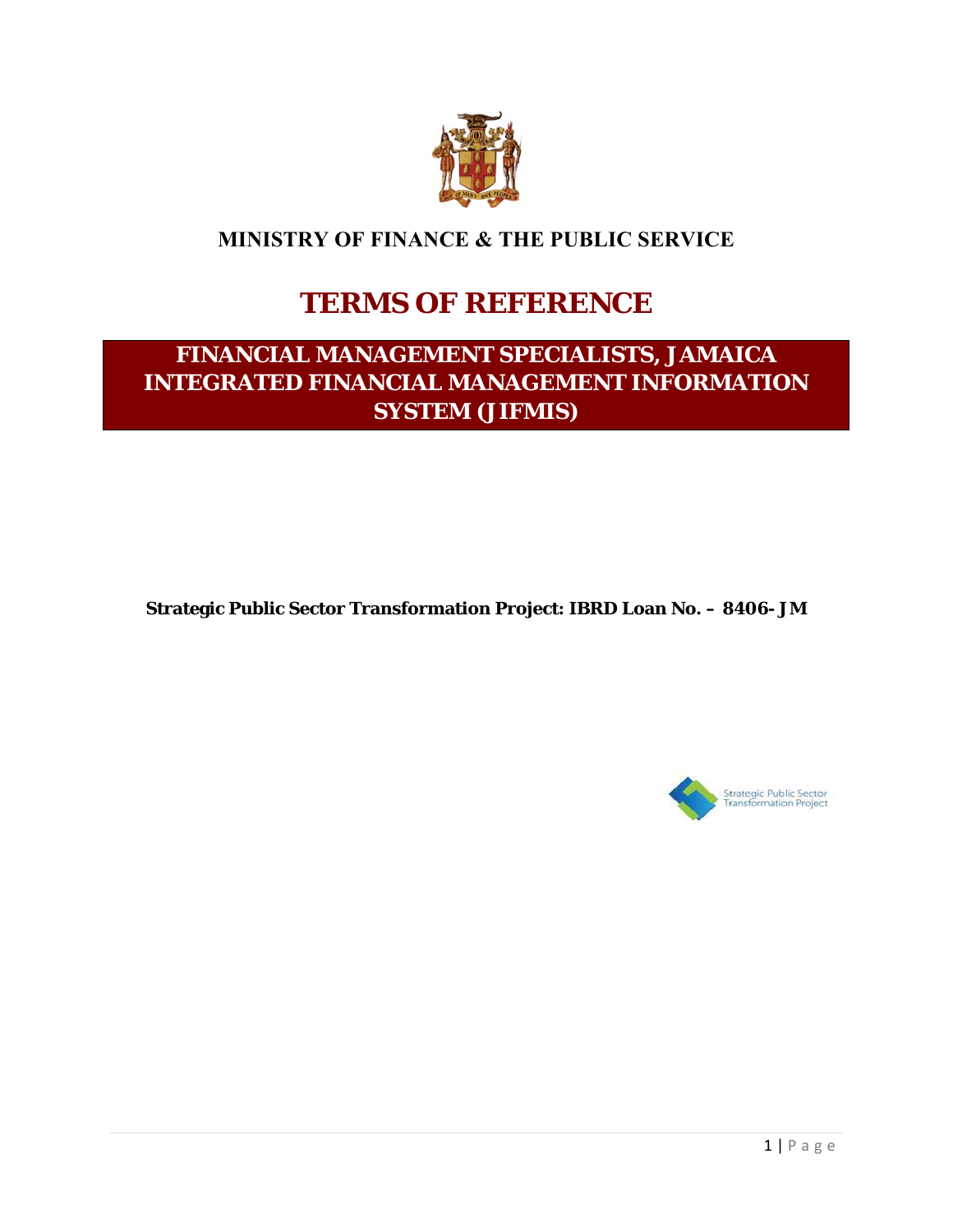# **1. BACKGROUND**

The country is undergoing a comprehensive Public Financial Management (PFM) reform, aimed at modernizing its public financial management and administrative systems. This should result in a more efficient and effective use of funds to deliver services to the public. A proper working PFM system should enable the strategic allocation of resources, fiscal discipline and efficient and effective delivery of public services. the ongoing reform is taking place on the recommendations from recent Auditor General's reports that identified recurring breaches and weaknesses; less than favourable fiscal discipline scores from an international performance assessment, as well as key policy reforms outlined in Jamaica's agreement with the International Monetary Fund (IMF). Under the ongoing PFM transformation, the Finance Ministry is working to achieve a credible fiscal strategy and budget; accuracy and comprehensiveness in reporting; and transparency and accountability, which should lead to high performance and a sustainable macro-economic framework. Good PFM systems are not only central to the Ministry of Finance, it is also central to all MDAs. In its mandate to further institutionalize the principles of responsible fiscal management and to improve fiscal transparency and efficiency in financial management, the GoJ has undertaken several Public Financial Management (PFM) reforms by adopting a Fiscal Responsibility Framework (FRF) to:

- i) institute a Medium-Term Expenditure Framework (MTEF),
- ii) enhance debt management legislation,
- iii) establish a Central Treasury Management System (CTMS) and
- iv) improve fiscal governance.

#### **2**. **INTRODUCTION**

The public expenditure process in the GoJ is currently managed using the CTMS which is the government's core financial management system. The CTMS has been deployed since 2004 and its modules have been developed in a piecemeal way to extend the CTMS's capabilities to conform to the growing demands of PFM reform. The ad-hoc approach in providing ICT support for government financial management has been costly and is hindering the pace of implementation of the government's ambitious PFM reform agenda. The information and communications technology (ICT) environment within which government financial systems function is changing rapidly with key stakeholders such as the Central Bank, commercial banks, Tax Administration Jamaica (TAJ), Jamaica Customs Agency (JCA), and some public bodies moving towards fully integrated Enterprise Resource Planning (ERP) solutions.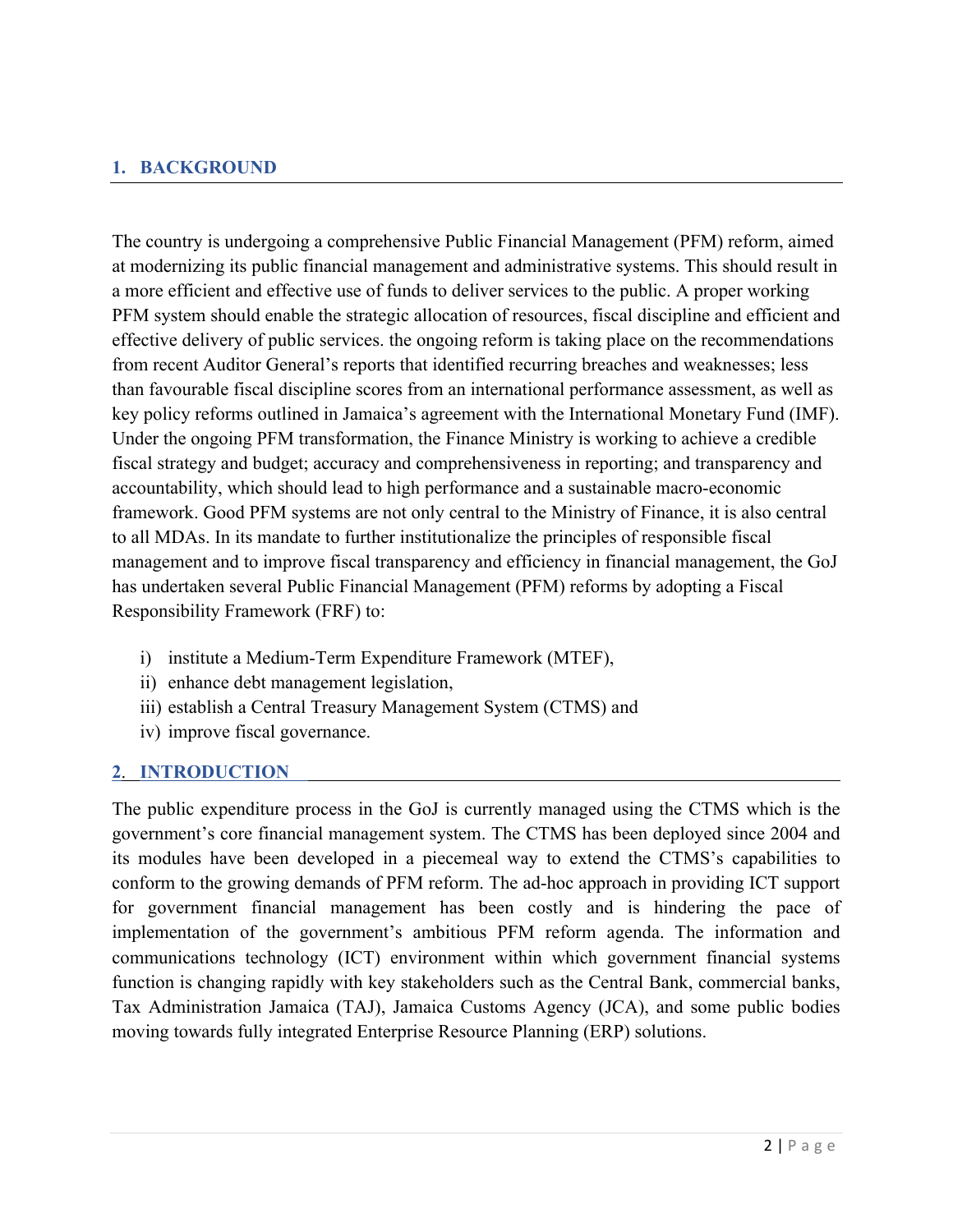Though the CTMS has matured as a budget control and payment system, it may not be able to continue to leverage the fast-evolving technological developments in the ICT environment, to meet the growing needs for transparency and accountability of government towards its citizens.

The GoJ plans to extend the functionality of the CTMS by developing the Revenue Management Module (RMM), which will address the current deficiencies in revenue recording. As a first step towards the implementation of a government-wide JIFMIS, CTMS is being further enhanced to function in a web-based environment. The web-enhanced version of the CTMS will centralize the implementation of the current client-server FinMan budget execution application software used in MDAs. It will facilitate version management of the application software and the related look-up tables such as the Chart of Accounts. It will also provide a consolidated view of budget execution in a single centralized database.

The project will be implemented along the following tracks:

# *i) Track 1 CTMS Development*

The objectives of this track are to address the current deficiencies in revenue recording; increase domestic revenue; as well as strengthen revenue policy and oversight of revenue collection; and improve the receipt and processing of payment requests from the MDAs. This will include the implementation of an upgraded version of the CTMS to a web-based environment without any additional functionality by March 2019 (*this has been achieved*). This will be followed *inter alia* by the introduction of consolidated financial reporting and automated bank reconciliation.

# *ii) Track 2 Development and implementation of the JIFMIS*

The objectives of this component are to enhance cash management, government accounting and reporting, debt management and improve revenue and expenditure forecasting by developing a solution to replace the GOJ's CTMS and integrating with other GoJ development projects that can be considered components of the JIFMIS, such as:

- 1. Budget Preparation and Management System (BPMS)
- 2. Government of Jamaica Electronic Procurement (GOJEP)
- 3. Revenue Administration Information System (RAiS)
- 4. Automated System for Customs Data (ASYCUDA) -
- 5. Human Capital Management Enterprise System (referred to as 'myHR+')
- 6. Commonwealth Secretariat Debt Recording and Management System (CS-DRMS)
- 7. Central Securities Depository (CSD)
- 8. Pension Earnings and Pension Administration System (PEPAS)
- 9. Asset Management and Inventory and Shared Services system
- 10. Public Investment Management Information System (PIMIS)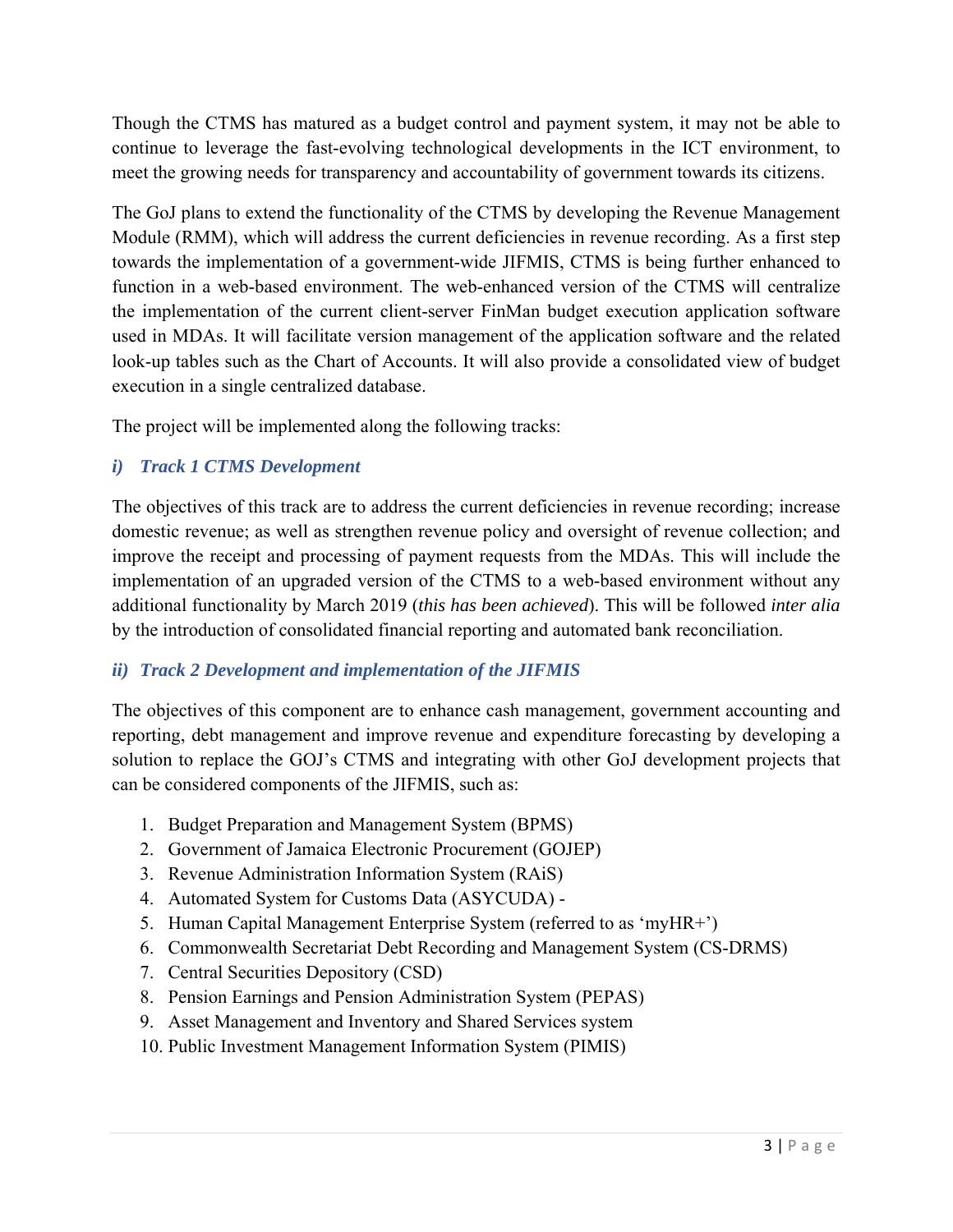

The data flow of the envisioned process of JIFMIS System<sup>1</sup> is described in the diagram below.

The interface is expected to enhance cash management, debt management and improve revenue and expenditure forecasting.

# *2.1. Strategic Public Sector Transformation Project*

The Project Development Objective (PDO) of the Strategic Public Sector Transformation Project is to strengthen public resource management and support selected public sector institutions in facilitating a more enabling environment for private sector growth.

The Project is financed by a Grant of US\$2.64M from the Department for International Development (DFID) and a Loan of US\$35M from the International Bank for Reconstruction and Development (World Bank).

In implementing the Project, the Government intends to advance its administration to a level that is competitive at international standards. This is being done in order to achieve greater economic stimulation through efficiency in the Government's operations. The project will also have the benefit of improving service delivery to all Jamaicans, especially the most vulnerable and will benefit the private sector through greater ease and facilitation of business through a streamlined and accountable public sector.

The Project also has six components:

- Component I: Strengthening the Public Investment Management System
- Component II**:** Strengthening the Budget Preparation Process & Results-Based Budgeting

<sup>1</sup> Jamaica Integrated Financial Management Information System (JIFMIS) conceptual design January 2015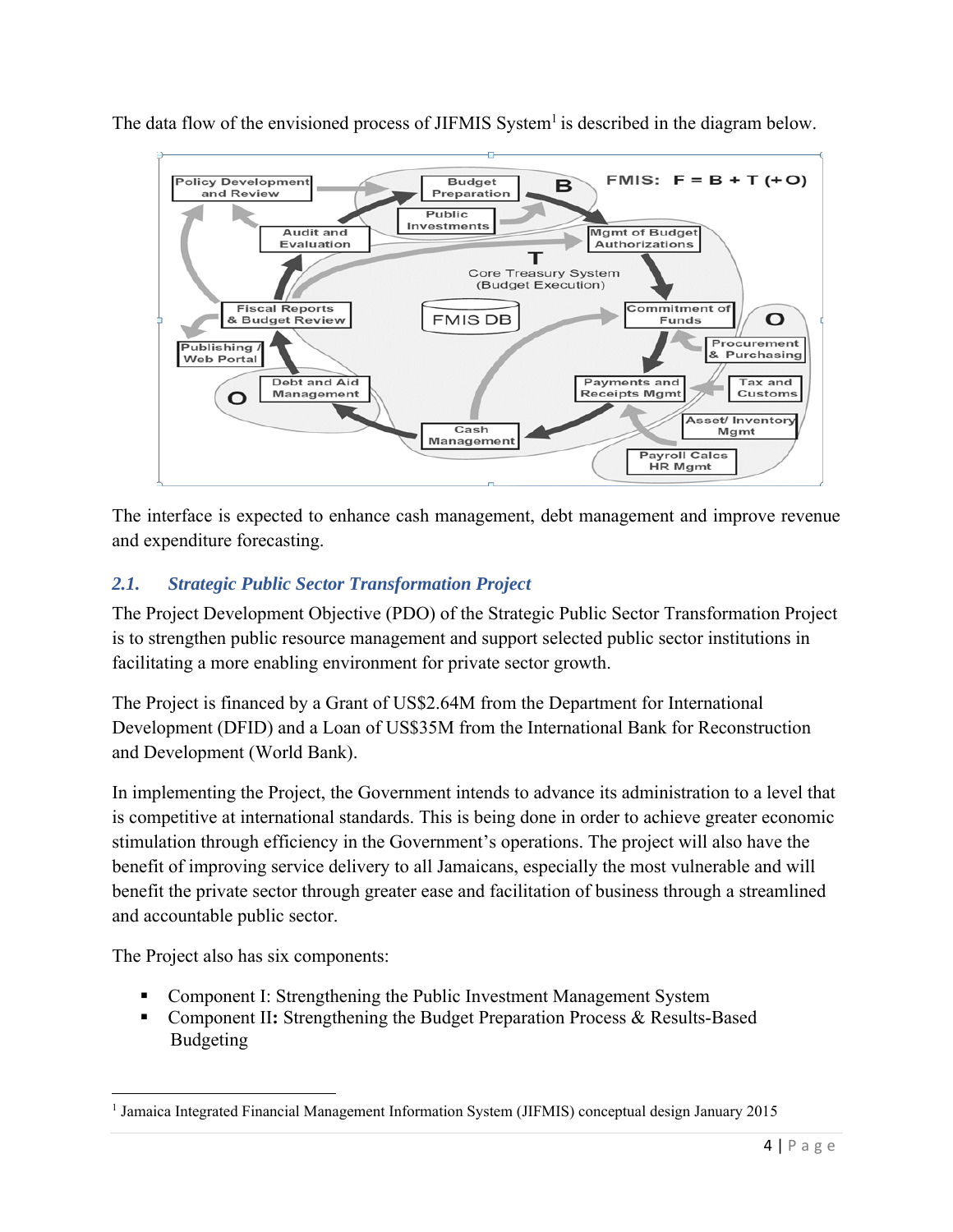- Component III: Adaptive Public Sector Approaches to Promote Fiscal Sustainability
- Component IV: Modernizing the Accountant General's Department
- Component V: Fostering Industrial Growth and Trade Facilitation
- Component VI: Project Management

The project is designed under into two main thematic areas:

- (a) Reinforcing Fiscal Discipline and Revenue Enhancement; and
- (b) Public Sector Institutional strengthening to Remove Barriers that Impede Trade Facilitation.

The activities of this consultancy will be supported under the thematic area under

(a) above and Component 3 of the Project.

#### **3. OBJECTIVES OF THE ASSIGNMENT**

The main objective for recruitingg JIFMIS Financial Management Specialists is to complement the work of the Financial Management Advisor in providing financial management advisory services to support the successful implementation of the ongoing PFM Reforms within the Ministry of Finance and the Public Service, and to more specifically support the successful implementation of the Jamaica Integrated Financial Management Information System (JIFMIS).

The Government of Jamaica (GoJ), represented by the Ministry of Finance and the Public Service (MOF&PS) ("Contracting Authority") is seeking to engage 3 (three) qualified individuals (Consultants) as **Financial Management Specialists** to provide financial management advisory services to support the design, development and implementation of the GoJ Integrated Financial Management Information System (JIFMIS).

The key deliverable will be an integrated financial management system that i) conforms to international best practices in government financial management information systems; ii) promotes sustainable public resource management, effective public service delivery, and open and accountable government and iii) ensures the optimization of the government's ability to manage public funds by:

- providing a consolidated view of its operations including all assets, liabilities and investments.
- improving the quality and timeliness of financial data to monitor and improve the efficiency and transparency of government service delivery.
- facilitating the monitoring and evaluation of the fiscal responsibility framework.
- facilitating the implementation of monetary policy and cash management.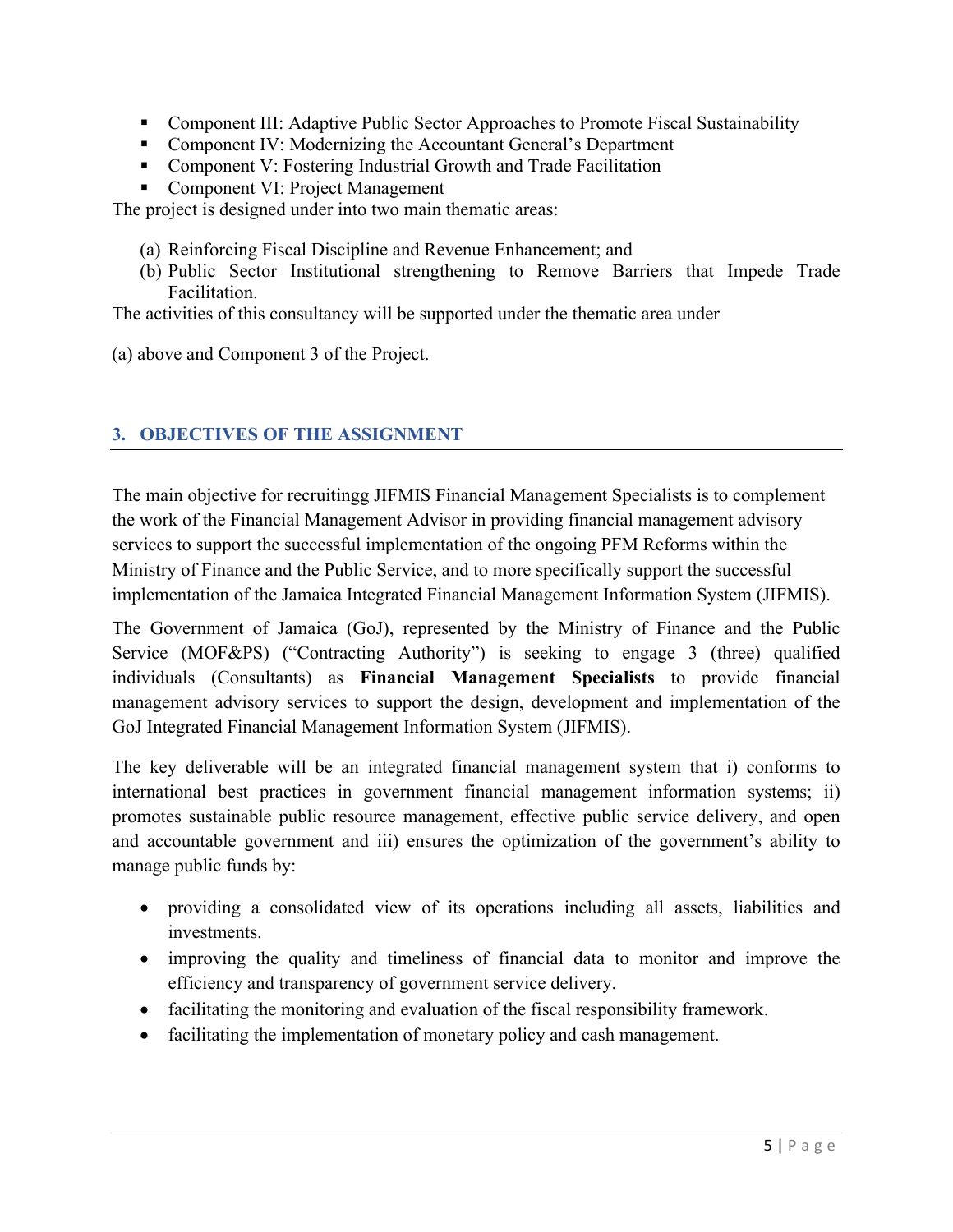### **4. SCOPE OF WORK**

The experts to be recruited will on a full-time basis as part of the Project Implementation Unit (PIU) under the supervision of the JIFMIS Financial Management Advisor.

The Financial Management Specialists' responsibilities include: -

- i. Providing technical expertise in the reforms undertaken by the Accountant General's Office aimed at improving public sector accounting and financial management activities and resolving key accounting and financial management problems existent in GoJ. This will include temporary coverage of existing skills gaps in financial management and the development of accounting and financial management capacity. This will include (but not limited to) the provision of expertise in classification schemes/chart of accounts and streamlining cash management arrangements.
- ii. Providing technical expertise and assistance in the development and implementation of a change management strategy to create a culture of improved financial management.
- iii. Supervising and coordinating the work of the JIFMIS Accountants. This will also include mentoring the JIFMIS Accountants to horn their financial management skills and PFM ethical standards.
- iv. Carrying out business process reengineering, documentation, designing, solution testing and deployment activities pertaining to the implementation of a robust JIFMIS system within the GoJ.
- v. Ensuring that the JIFMIS application build complies with all internal and external solution design requirements including statutory requirements and industry best practice.
- vi. Ensure attainment of performance indicators tagged to the JIFMIS implementation. This will involve adhering to agreed budgets, work plans and timelines that are approved by the JIFMIS Steering Committee and advised by the JIFMIS Financial Management Advisor.
- vii. Assisting with the development, agreement and implementation of a data conversion and consolidation strategy for the JIFMIS modules. This will involve ensuring the integrity of data, reports and accounting procedures and treatment pertaining to the JIFMIS.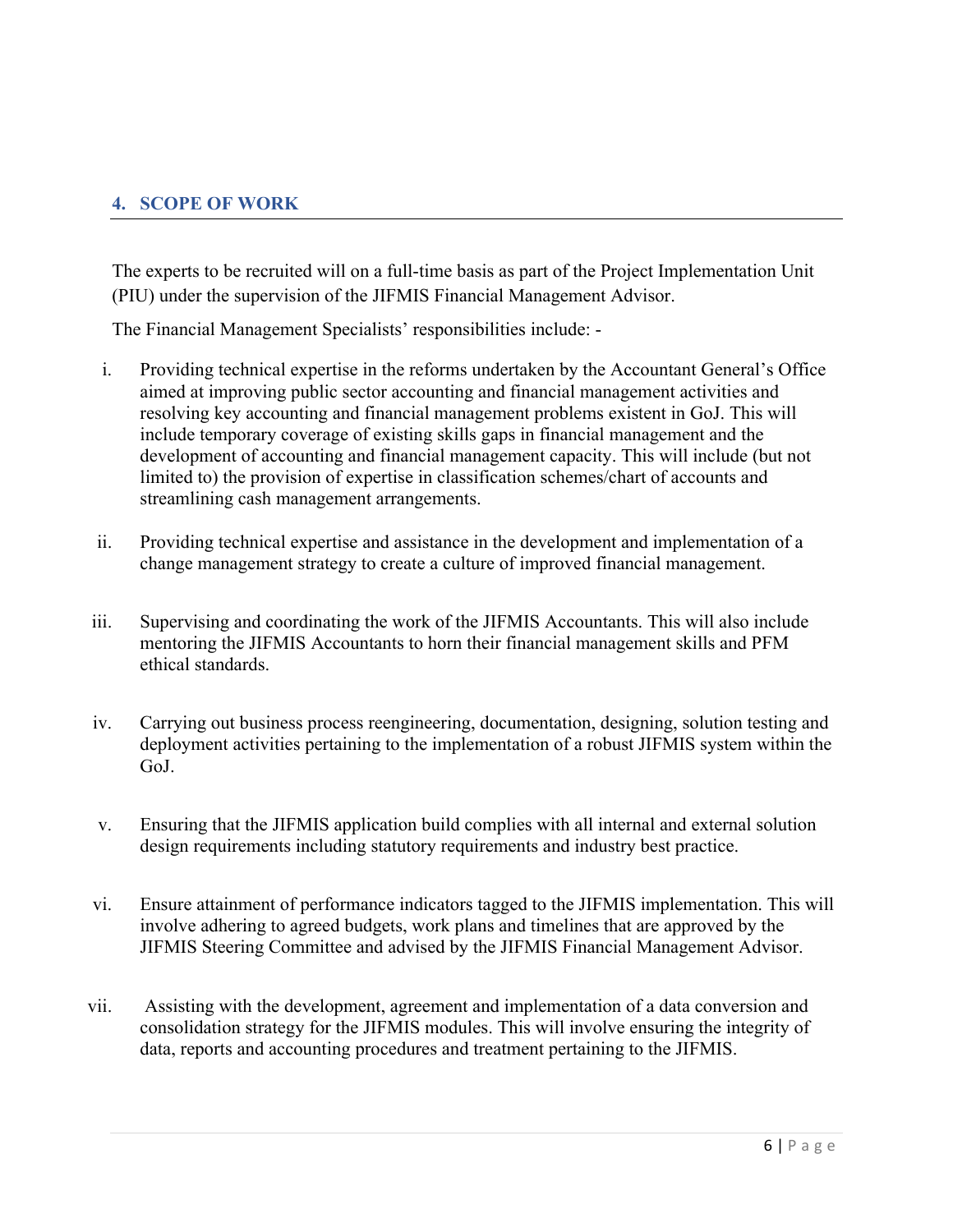- viii. Assist in the identification of issues and problems in the JIFMIS application build and the finding of suitable solutions.
- ix. Under the guidance of the JIFMIS Financial Management Advisor, develop and implement strategies to harmonize the legal, regulatory and institutional framework for public sector financial management and any other procedural documentation required in supporting the JIFMIS implementation and operation.
- x. Ensuring that appropriate security and internal controls are implemented including all application and processing controls.
- xi. Throughout the duration of the Project, assisting the JIFMIS Financial Management Advisor to identify risks to the Project and the formulation of strategies to manage such risks.
- xii. Support the development and implementation of a comprehensive capacity building and training initiative in order to enhance professional competencies of the GoJ public sector accounting cadre through the provision of in-house and on the job training to eliminate the capacity/skills gaps.
- xiii. Carrying out any such other duties that will be assigned by the JIFMIS Financial Management Advisor and the Accountant General in line with the improvement of financial management for GoJ.

#### **5.0. METHODOLOGY**

The JIFMIS Financial Management Specialists are expected to use accepted practices for carrying out the assignment. It is expected that the JIFMIS Financial Management Specialists will employ technical knowledge in the area of competence appropriate to the assignment, for the effective execution and knowledge transfer required under this assignment. The JIFMIS Financial Management Specialists will submit deliverables as specified in these Terms of Reference. The JIFMIS Financial Management Specialists are expected to provide strategic oversight to the JIFMIS Accountants, staff at the Accountant General's Department and work collaboratively with other relevant staff of the PIU.

#### **6.0. DELIVERABLES**

As part of the schedule of duties, these positions will involve training and capacity building of Government counterpart staff and a significant amount of knowledge transfer during the course of implementation.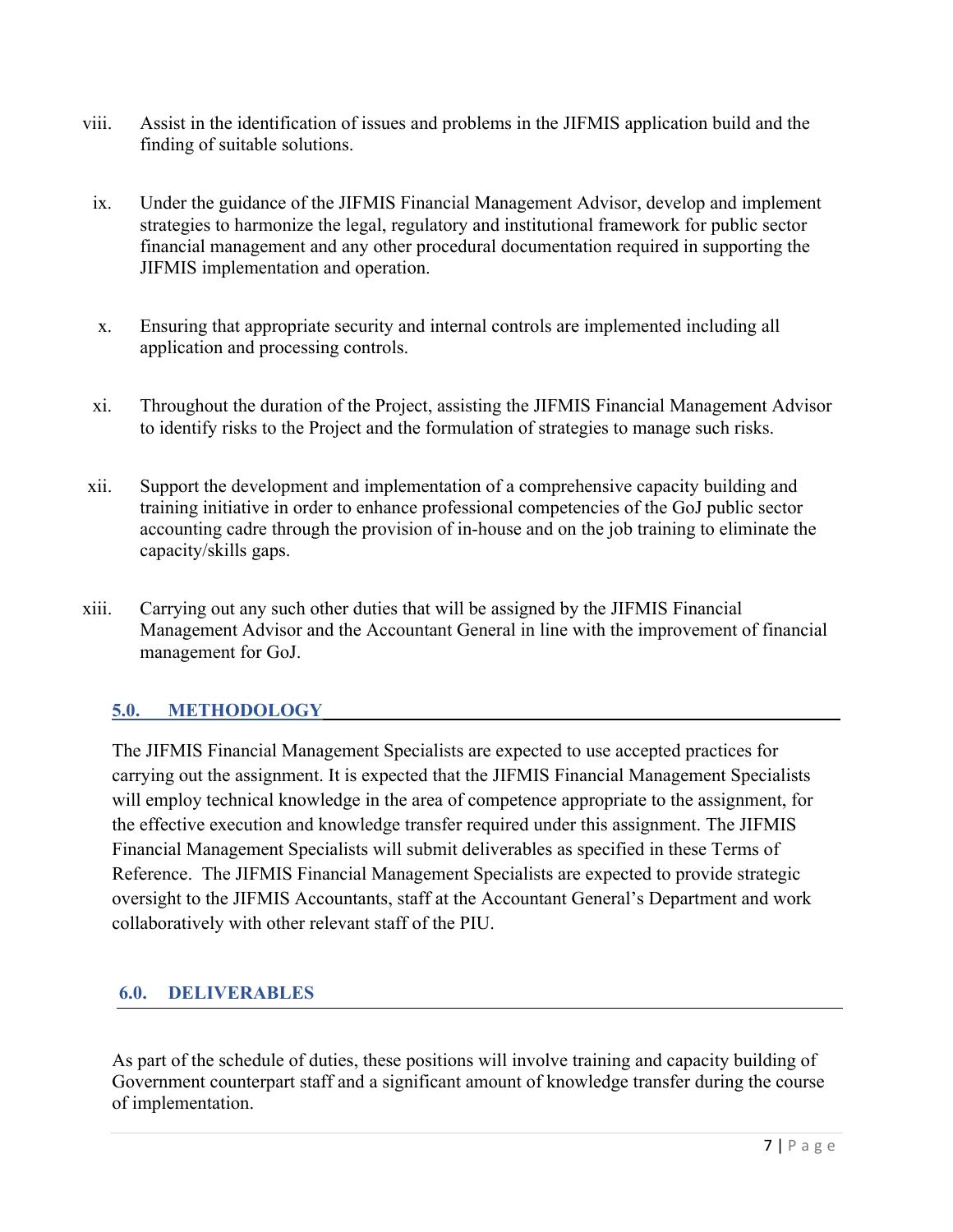The Financial Management Specialist(s) will be required to produce regular reports as follows: -

- a) Monthly Progress Report. The report should highlight planned activities for the month, activities undertaken during the month, reasons for failing to attain any planned activities not undertaken, constraints encountered, and recommendations for improvement and planned activities for the coming month. The monthly report must be submitted by the  $5<sup>th</sup>$ day of the following month.
- b) End of Assignment Report [EAR].
- **c)** Any other reports as may be required from time to time by the JIFMIS Financial Management Advisor.

# *All reports should be submitted in English.*

# *6.1 "Reporting & Sign-off" Procedure*

The JIFMIS Financial Management Specialist(s) shall report directly to the JIFMIS Financial Management Advisor and will work closely with the PIU team and the MOF&PS Treasury and Financial Management Staff, and the staff of the Accountant General's Department. The JIFMIS Financial Management Advisor and Project Manager as well as, the Component 3 Coordinator, will review and approve all deliverables produced, and sign-off will be done by the SPSTP Project Manager.

#### *6.2 Variations*

Revisions to the TOR may be accommodated through mutual discussion and agreement with the

JIFMIS Financial Advisor and Project Manager and Component 3 Coordinator, as well as, the

SPSTP Project Manager.

# **7.0. CHARACTERISTICS OF THE CONSULTANCY**

- Level of effort: Full time level of effort for Twelve (12) months, with a possible extension to 36 months.
- Duration of contract: The Consultancy will begin September 2019
- Input from contractor: All relevant reports, documents, and data
- Location: Jamaica, office space, furniture, and access to computers and communication facilities will be provided by the MOF&PS
- Type of Consultancy: Individual.
- Type of contract: Lump sum.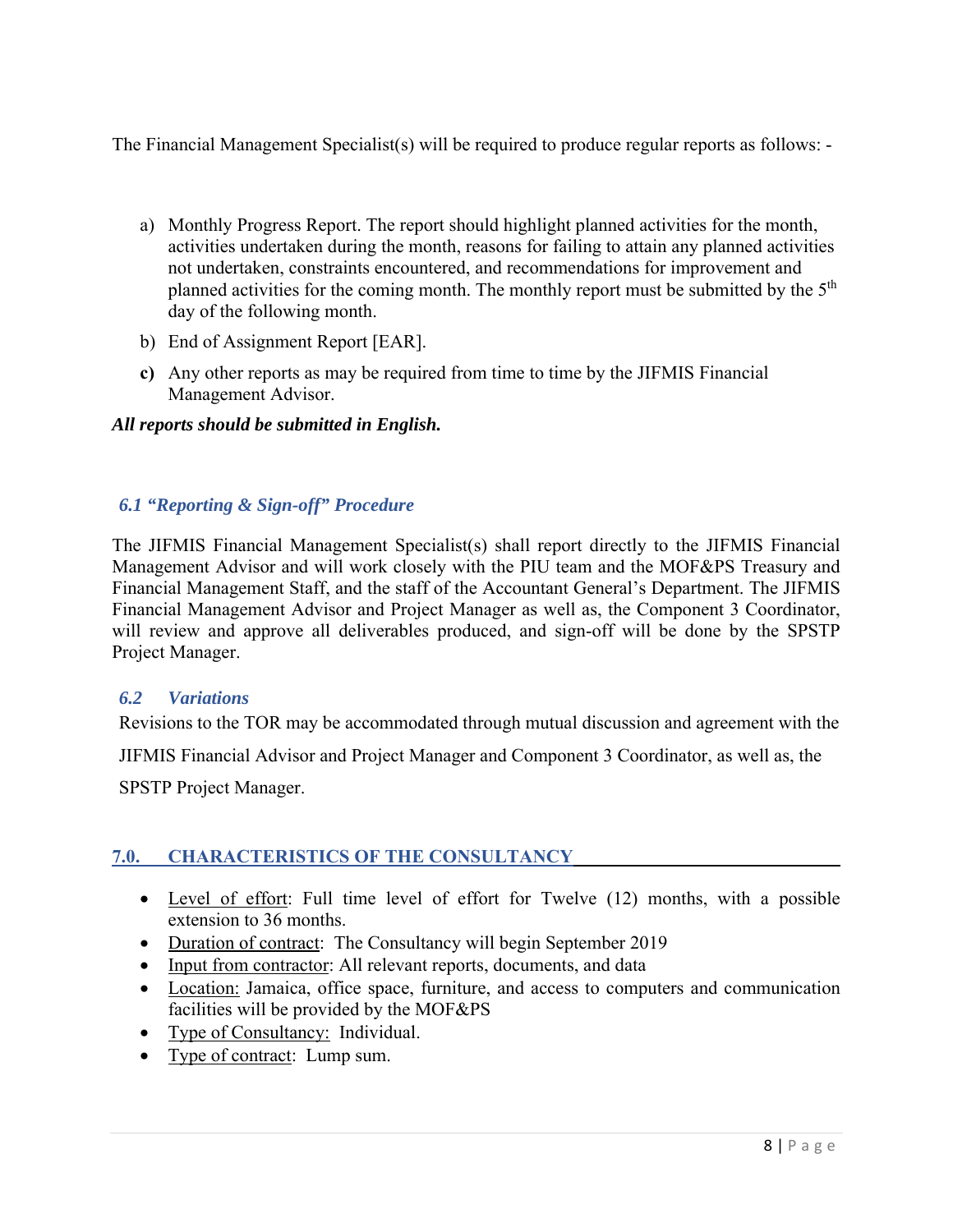#### **10.0. CONDITIONS**

- 1. The Consultant will be provided with the tools & resources to undertake this assignment; office space as necessary, will be provided by MOF&PS, as well as venues for meetings and or workshops. All materials and documents accessed during the conduct of this consultancy remains the property of the MOF&PS and is not authorized for use by the consultant for any other purpose than for the effective conduct of the assignment, unless expressly authorized in writing by the Financial Secretary. The JIFMIS Financial Management Specialist will be responsible for all costs associated with
	- a. visits to stakeholders to perform the activities
	- b. accommodation
	- c. logistical support including transportation services required to carry out the assignment.

Hard copy and electronic versions of the reports/deliverables shall be submitted in accordance with the timeline established under this TOR.

# **11. KEY CONTACTS**

| <b>INTERNAL CONTACTS</b>                                   | <b>EXTERNAL CONTACTS</b>                              |
|------------------------------------------------------------|-------------------------------------------------------|
| JIFMIS Financial Management Advisor<br>п.                  | - Finance & Accounting staff in MDAs, as              |
| <b>JIFMIS Project Manager</b><br>$\blacksquare$            | required                                              |
| <b>Treasury Staff</b><br>٠                                 | Relevant staff in the<br>Accountant<br>$\blacksquare$ |
| PIU Team<br>$\blacksquare$                                 | General's Department and                              |
| Other Staff in the relevant Divisions of<br>$\blacksquare$ |                                                       |
| the MOF&PS                                                 |                                                       |

#### **12. QUALIFICATIONS AND EXPERIENCE REQUIRED**

- $\triangleright$  Professionally qualified accountant with current membership in a professional accounting body that is a member of the International Federation of Accountants (IFAC).
- At least 5 years' experience in accounting and financial management activities at senior management/advisory level.
- Knowledge and understanding of developments in International Public Sector Accounting Standards (IPSAS) and the IMF's Government Financial Statistics (GFS) reporting requirements.
- $\triangleright$  Sound knowledge of relevant ICT applications for Public Financial Management.